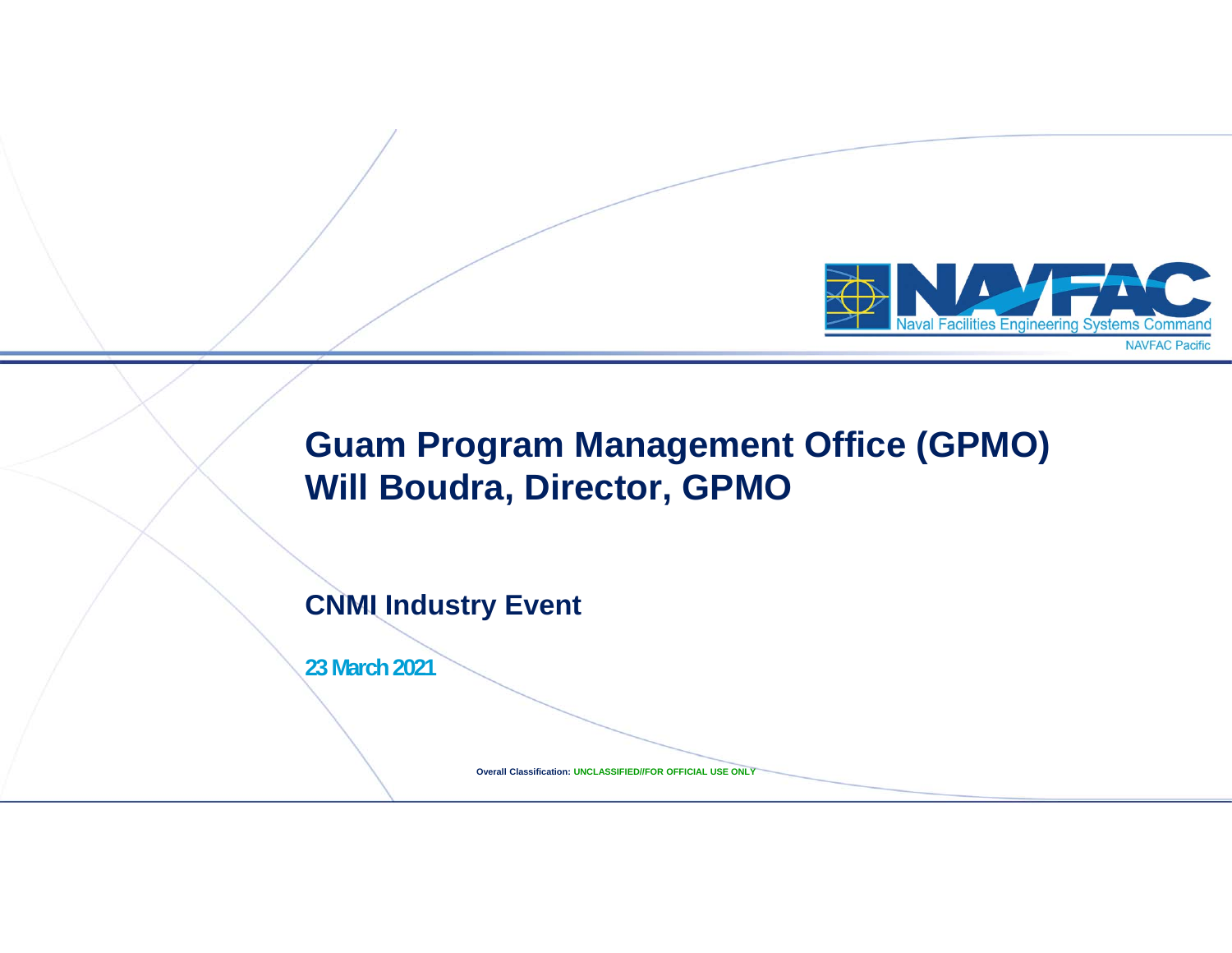# *What is "Guam Defense Policy Review Initiative (Guam DPRI)?"*



•**Bilateral Agreement between the U.S. and Gov't of Japan (GOJ) in February 2009 for the 'Implementation of the Relocation of III Marine Expeditionary Force (III MEF) Personnel and their Dependents from Okinawa to Guam**

### •**Government of Japan Agreements:**

- **Guam International Agreement (GIA) – Feb. 2009 (Rev Oct. 2013)**
	- Agreement for the implementation of the relocation of III MEF personnel and their dependents from Okinawa to Guam
	- Identifies \$2.8B in Direct Cash Contributions to the US Government for the construction of infrastructure and supporting facilities

### – **Implementing Guidance (IG) – Jun. 2009 (Rev Nov. 2015)**

- Detailed procedures for the use of Japanese cash contributions, the budgeting process, and technical level consultations
- Stipulates close coordination with the Government of Japan, execution procedures, and funds management

### •**Requires equal treatment/opportunity for designers and contractors to compete for GOJ funded projects**

*03/232021*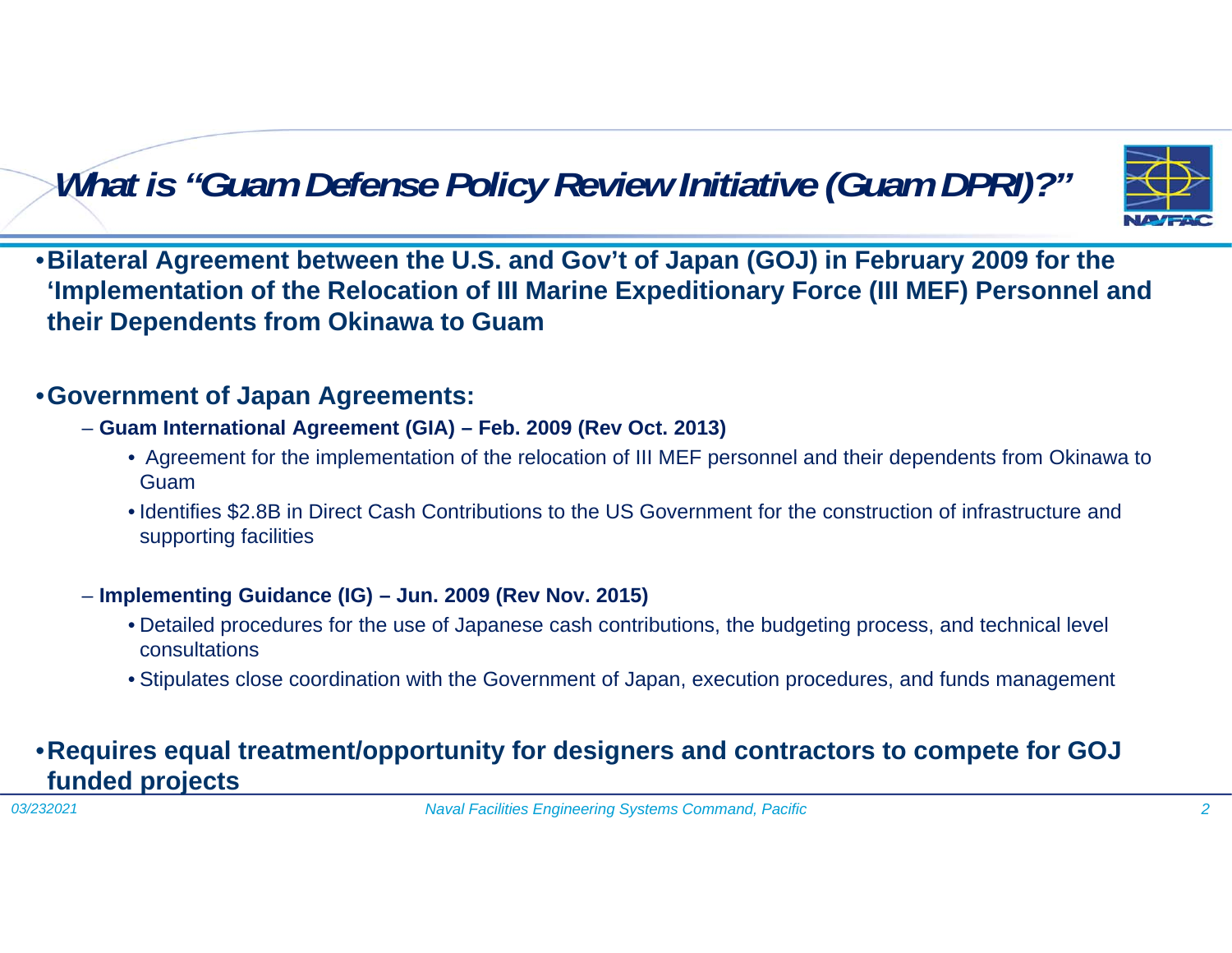# *Guam Defense Policy Review Initiative (DPRI) Program Overview: Distributed Laydown*



*03/232021*

*Naval Facilities Engineering Systems Command, Pacific 3*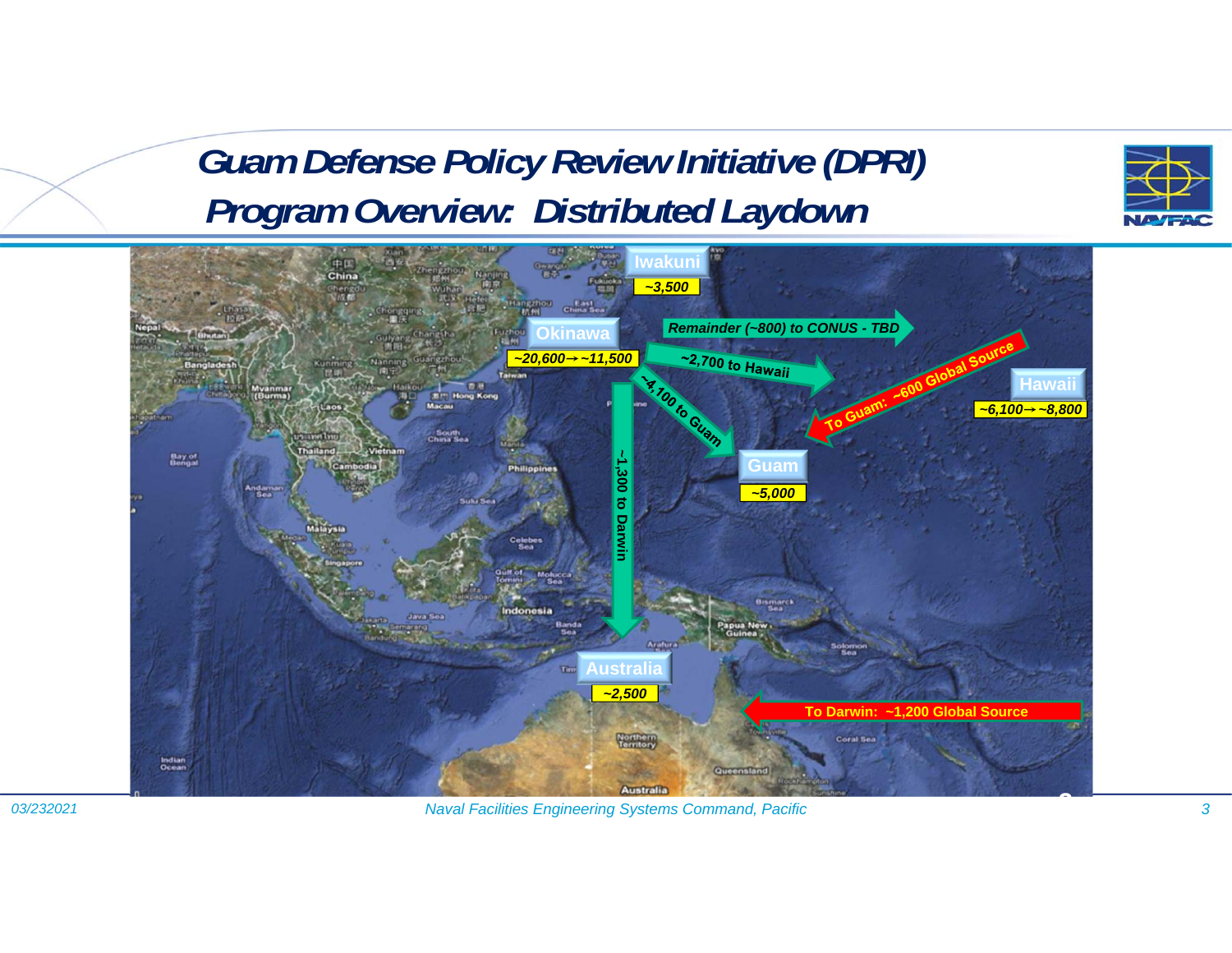# *Marine Corps Base Camp Blaz* – Guam



### **Facility Types**

- •**Utilities**
- •**Parking**
- •**Medical**
- •**Administration**
- •**Operations**
- •**Headquarters**
- •**Maintenance Shops**
- •**Indoor Training**
- •**BEQs/BOQs**

### **Unexploded Ordnance Found**

- •**1-500# Bomb**
- •**1-100# Bomb**
- •**63-5" Projectiles**
- •**96-75mm Japanese Anti-Aircraft projectiles**
- •**30-Mortars**
- •**9- 2.36" Anti-Tank Rockets**
- •**161 Grenades**
- •**3-37.5mm Japanese Projectiles**
- •**11-20mm Projectiles**



**Utilities & Site Improvements Phase I**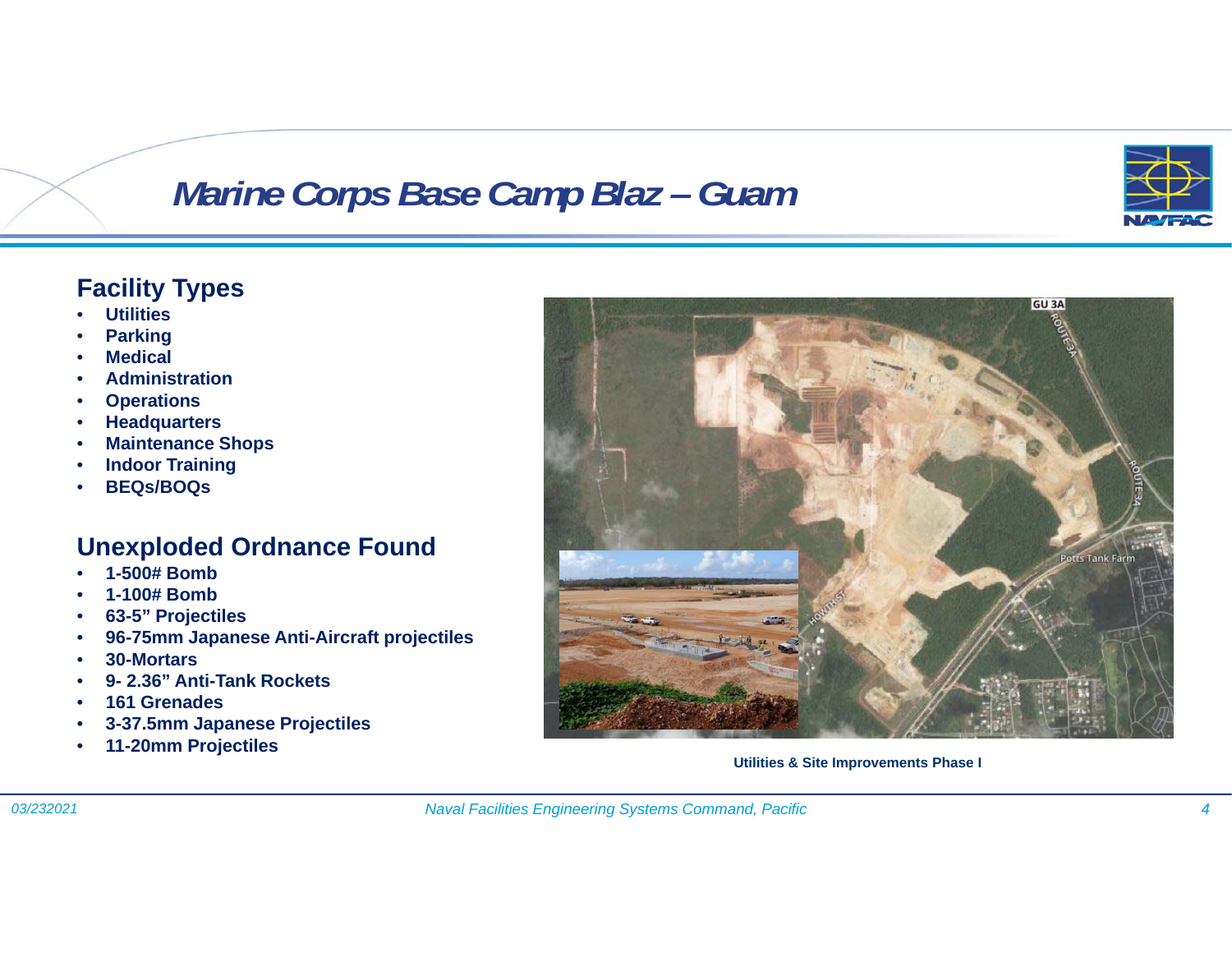

# *Andersen Air Force Base (AAFB)-North Ramp*

### **Construction Complete**

- •**Maintenance Hangar #1**
- •**Ground Support Equipment (GSE) Shops**
- •**Marine Wing Support Squadron (MWSS) Facilities**
- •**MWSS Facilities Armory**



**MWSS Facilities**

### **In Construction**

- •**Aircraft Maintenance Hangar #2**
- • **Marine Aviation Logistics Squadron (MALS) Facilities**
- •**Corrosion Control Hangar**
- • **Aviation Combat Element (ACE) Gym and Dining**

### **Future**

- •**Aviation Administration Bldg**
- •**Aviation Trainer**



**Aircraft Maintenance Hangar #2 Corrosion Control Hangar**



*Naval Facilities Engineering Systems Command, Pacific 5*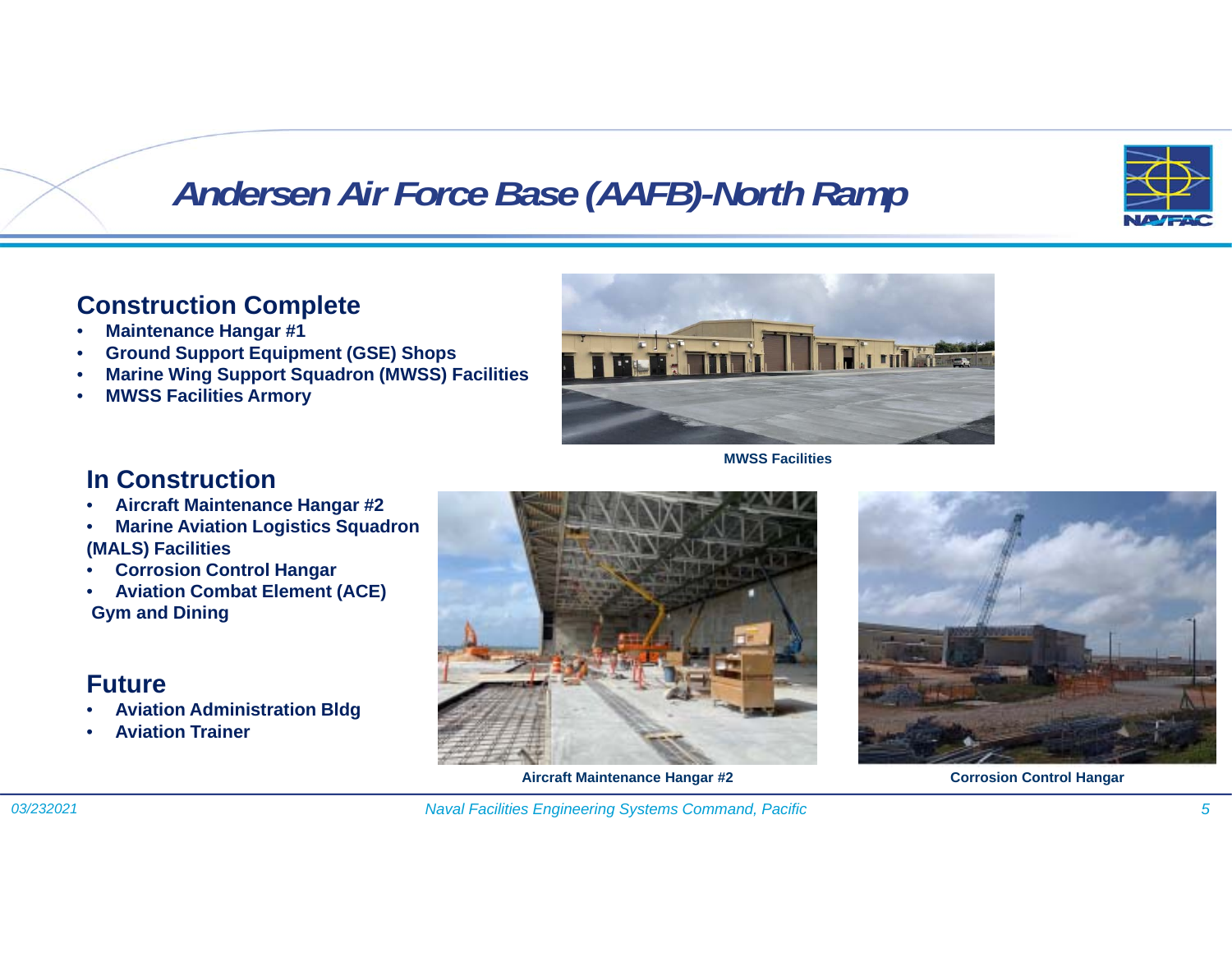# *Apra Harbor*

### **Construction Complete**

- •**Apra Harbor Wharf Improvements**
- •**Military Working Dog Facility**
- • **Apra Utilities and Site Improvements (U&SI) Phase I**





**Military Working Dog Facility <b>Alternative State Improvements Phase I** Apra Utilities & Site Improvements Phase I

### **In Construction**

- •**Medical Dental Clinic**
- •**Waterfront Headquarters Building**



**Waterfront Headquarters Building**

### **Future**

•**Apra Embarkation Facilities**

*03/232021*

*Naval Facilities Engineering Systems Command, Pacific 6*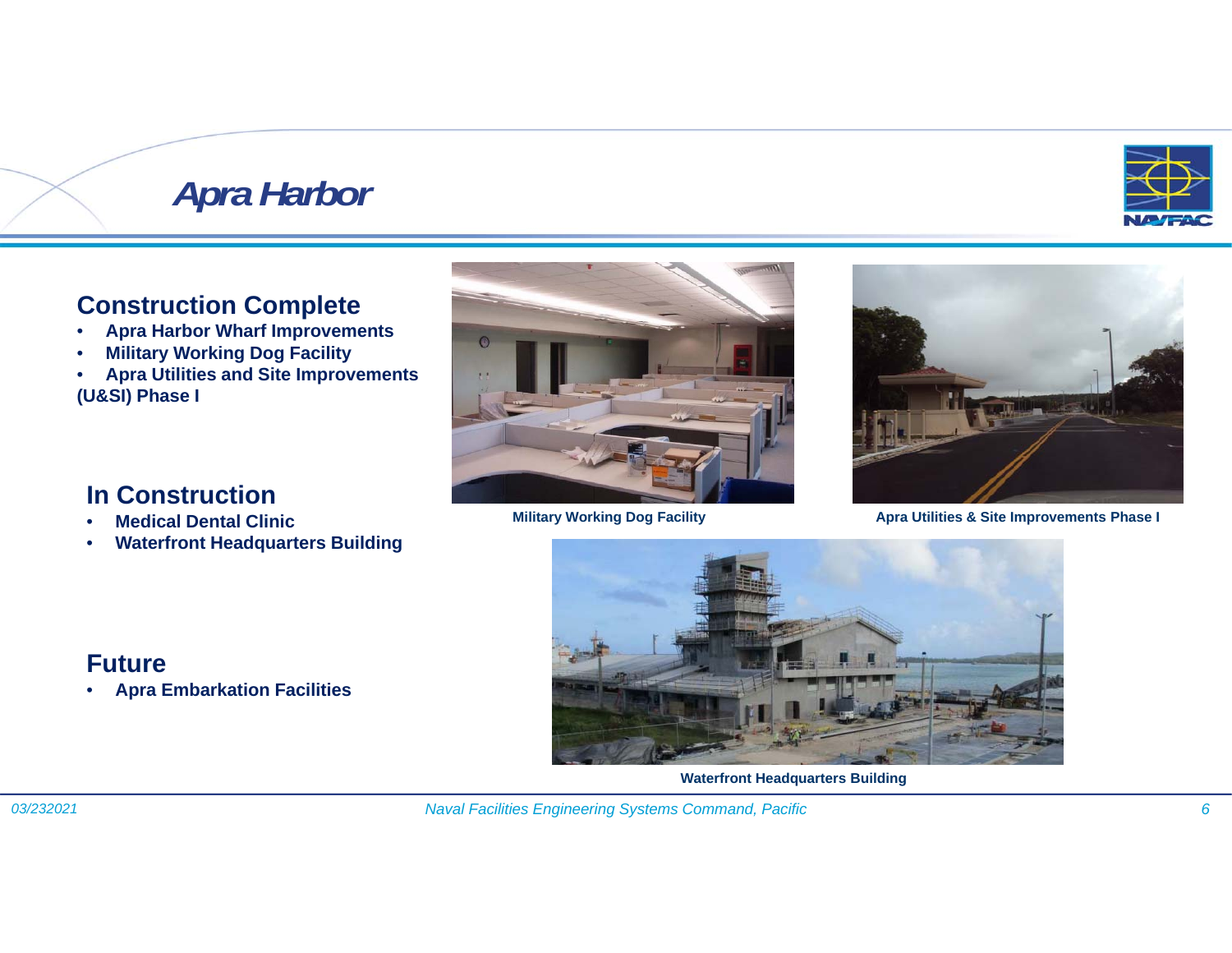# *Ranges*



### **In Construction**

- $\bullet$ **Live Fire Training Range Complex**
- $\bullet$ **Urban Combat Training Complex**



### **Future**

•**Machine Gun Range**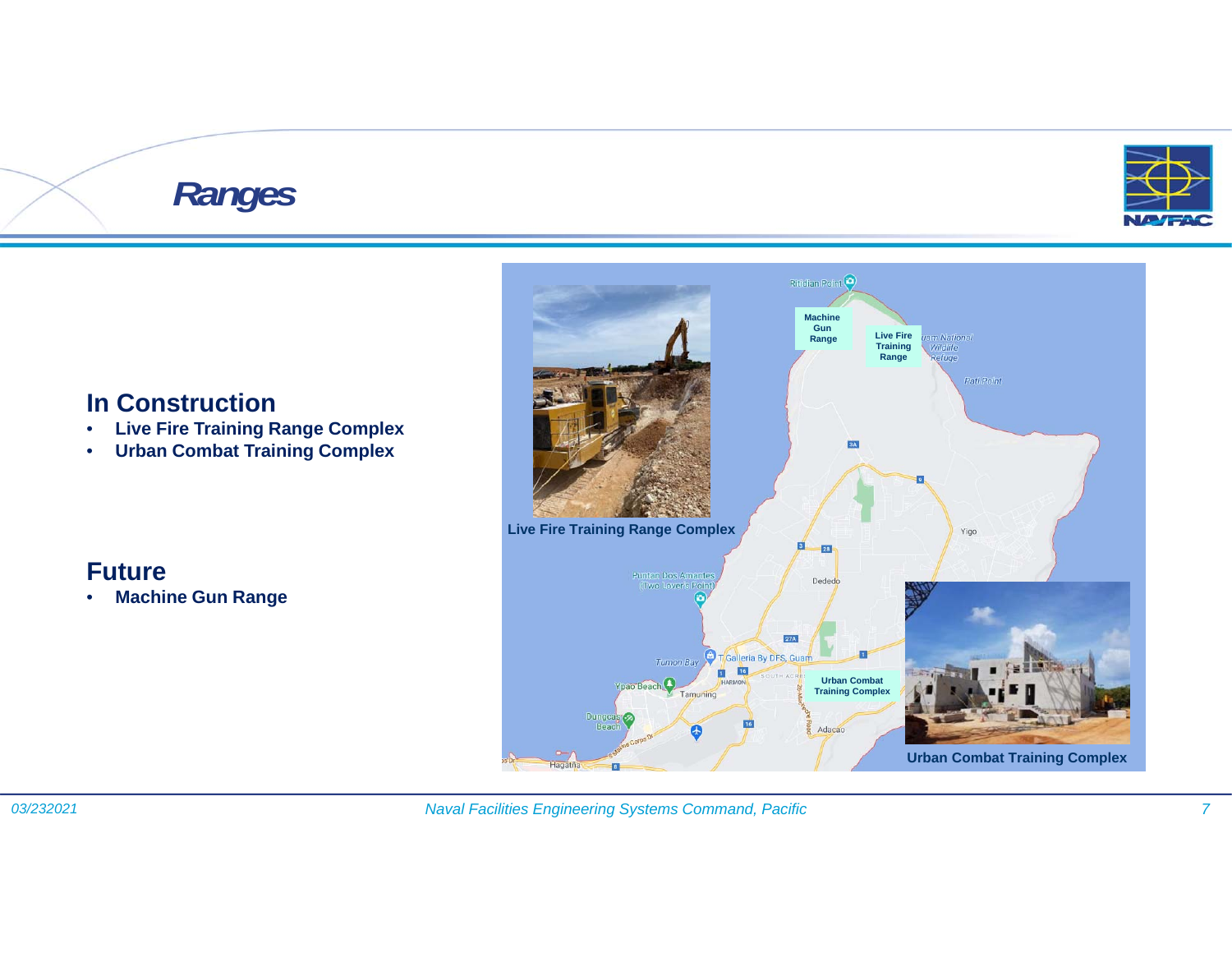# *Types of Projects*



| <b>Horizontal</b>               | <b>Vertical</b>                         |
|---------------------------------|-----------------------------------------|
| <b>• Utilities</b>              | • Hangars                               |
| • Grading                       | • Warehouses                            |
| • Clearing                      | • Operational/Shops                     |
| • Grubbing                      | . Quality Of Life (Galley, Fitness      |
| <b>. Munitions of Explosive</b> | <b>Center, Recreational Facilities,</b> |
| <b>Concern (MEC)</b>            | <b>Billeting, Administrative, etc.)</b> |
| • Roads                         |                                         |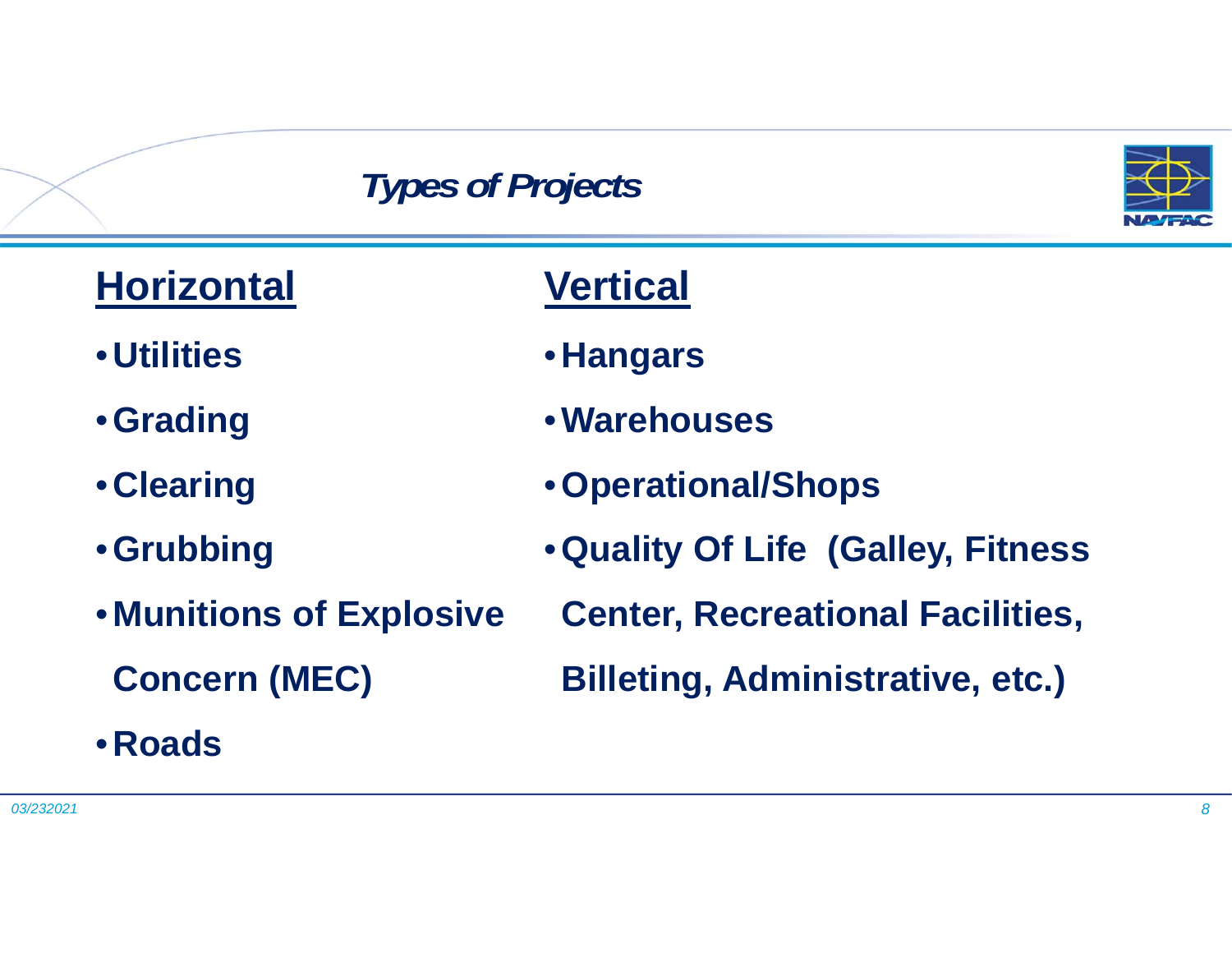# *Types of Jobs (Direct)*



- • **Manager/Coordinators** – Project, Construction, Field Project, Site, Facilities, Program Coordinator, Project Superintendent, Site Supervisor
- •**Engineers** – Civil, Structural, Mechanical, Electrical, Construction, Design
- •**Project Support** – Scheduler, Engineer Technicians
- •**Quality Control Manager** – General, Structural
- • **Health & Safety** – Health & Safety Manager, Site Safety Officer, Site Safety Supervisor, Environmental, Health & Safety Specialist
- • **Construction Site Workers –** Electrician, Carpenter, Plumber, Welder, Fitter, Cement Mason, Sheet Metal, Painter, Security Guard, General Helper
- •**Transportation –** Truck Driver, Heavy Equipment Operator, Heavy Equipment Mechanic
- •**Office Positions** – Program/Project Analyst, Clerk
- • **Specialty Positions** – Unexploded ordnance (UXO), Information Technology (IT), Heating, Ventilation, and Air Conditioning (HVAC), etc.

*03/2320219*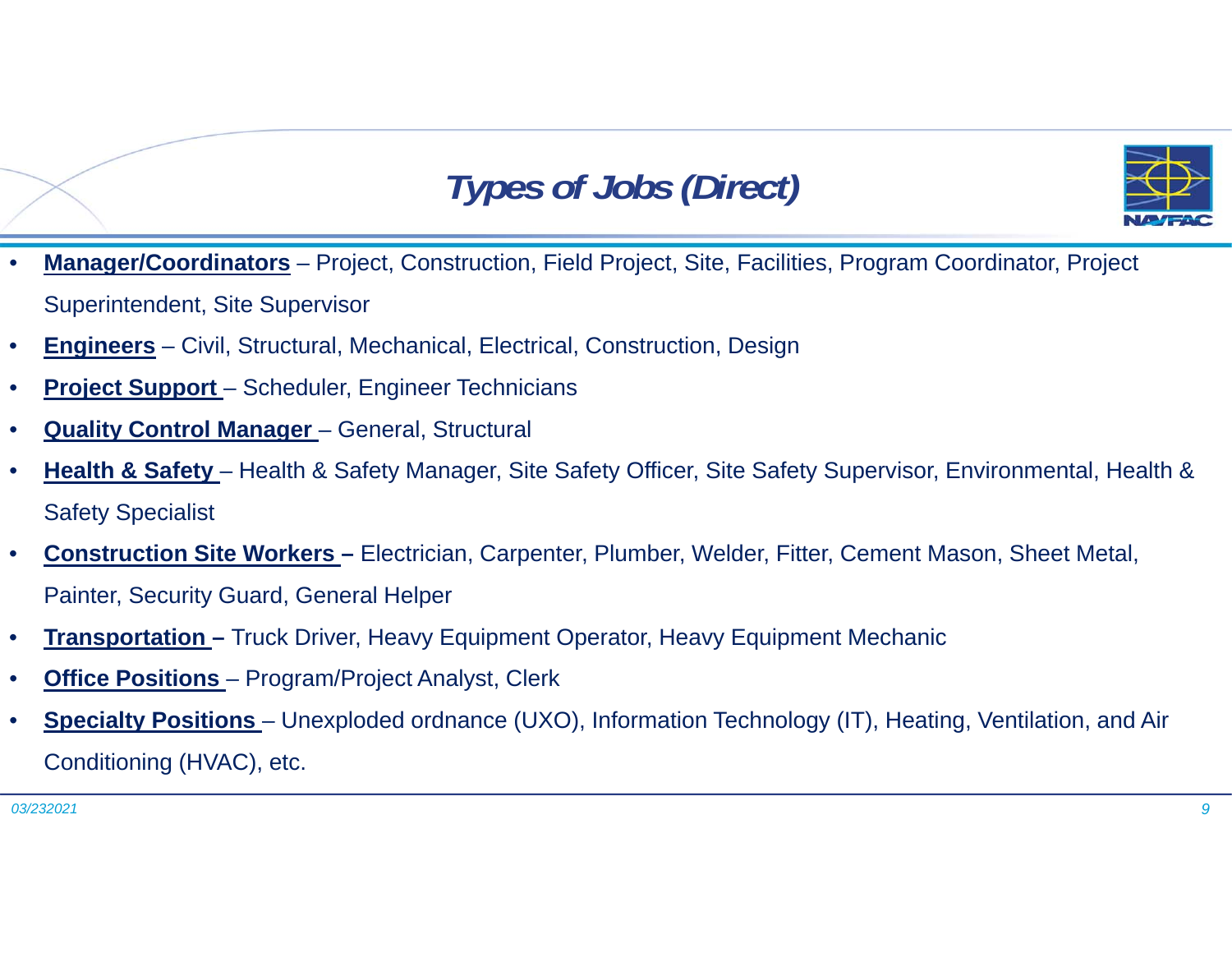



- •**Contractor Lodging** – Housekeeping, Laundry Services, Food Services
- •**Transportation** – Bus Drivers, Taxi Services, Ride Share Services
- •**Hospitality** – Restaurant, Food Delivery, Bar Services
- •**Medical Services**
- •**Port Services** – Equipment Operators for materials movement ashore and storage/delivery, solid waste retrograde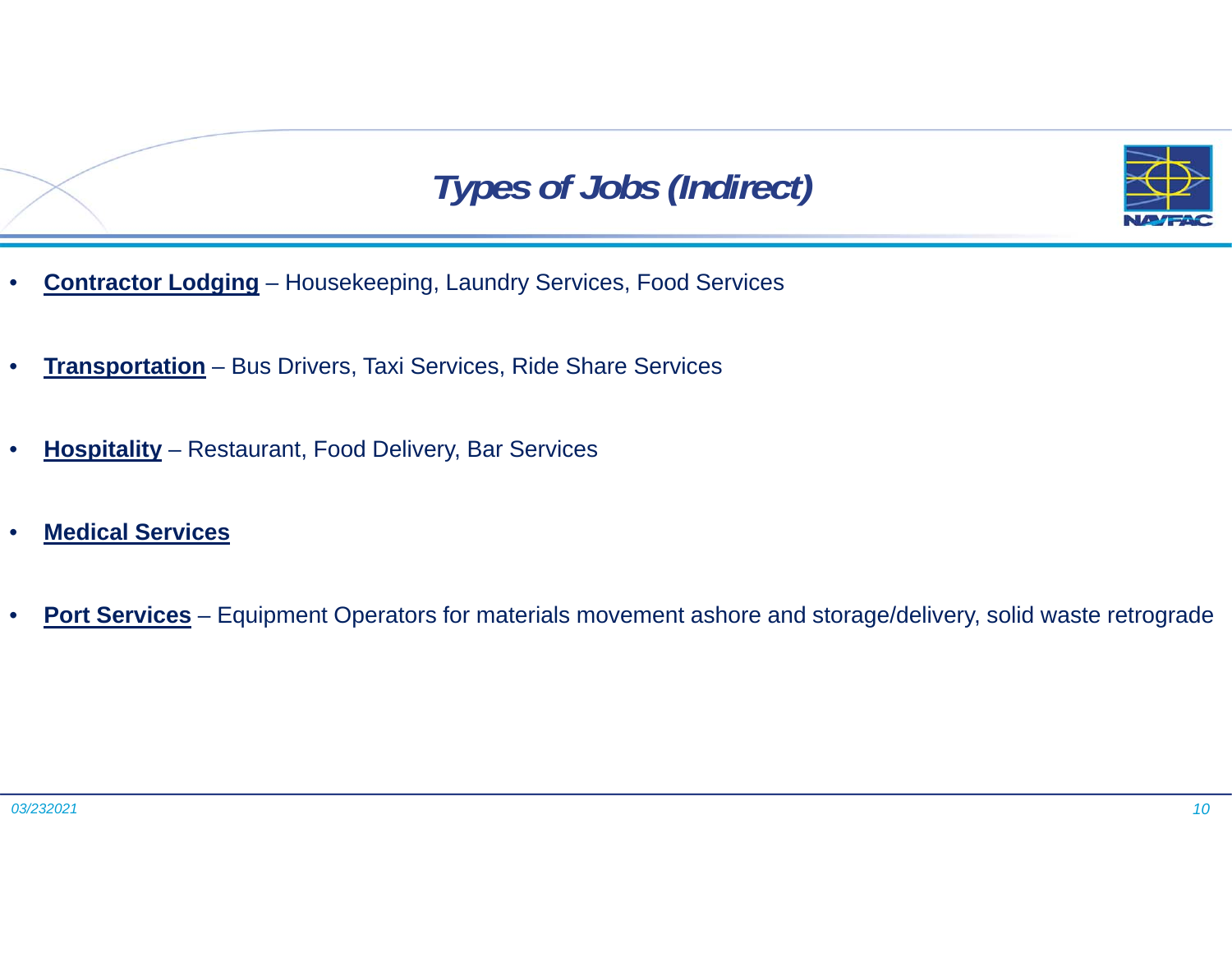*Forecasted DPRI Guam Construction Program Next 5 Years*



| <b>Fiscal Year</b> | # of Projects | <b>Total \$</b> |
|--------------------|---------------|-----------------|
| 2021               | 18            | \$1.3B          |
| 2022               | 12            | \$1.0B          |
| 2023               | 15            | \$1.1B          |
| 2024               | 10            | \$493M          |
| 2025               |               | \$416M          |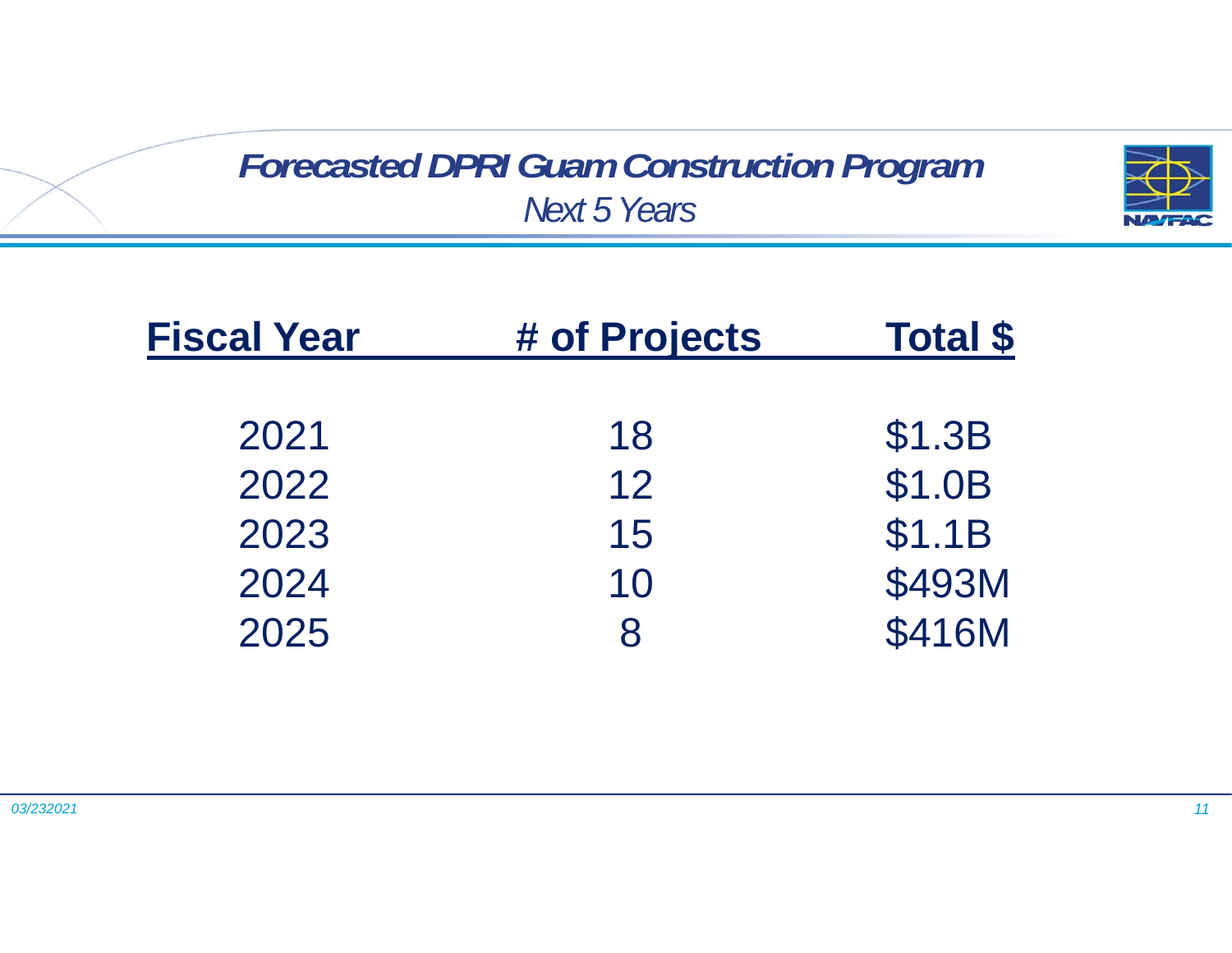

## **MILCON MACC Contractor Points of Contact**

| <b>COMPANY NAME</b>                                                                                         | <b>POINT OF CONTACT</b>                                                                                                                                                                                                                                                                                                                                           | <b>PHONE</b><br><b>NUMBER</b>                                                          | <b>EMAIL</b>                                                                                                                     |
|-------------------------------------------------------------------------------------------------------------|-------------------------------------------------------------------------------------------------------------------------------------------------------------------------------------------------------------------------------------------------------------------------------------------------------------------------------------------------------------------|----------------------------------------------------------------------------------------|----------------------------------------------------------------------------------------------------------------------------------|
| <b>Black Construction - Tutor Perini JV</b><br>UL Baker Street Harmon Industrial Park<br>Harmon, Guam 96913 | <b>Mark Mamczarz</b><br><b>VP</b> of Finance                                                                                                                                                                                                                                                                                                                      | 671-646-4861 ext. 802                                                                  | markm@blackguam.com                                                                                                              |
| Caddell-Nan a Joint Venture<br>2700 Lagoon Park Drive,<br>Montgomery, AL 36109                              | 1. Heather Stone-Kalani, Small Business Liaison Officer<br>2. Cindy Casebere, Estimating/Small Business Procurement Coordinator                                                                                                                                                                                                                                   | 1. (808) 842-4929<br>$ 2. (334) 394 - 0127$                                            | 1. Hstone-kalani@nanhawaii.com<br>2. cindy.casebere@caddell.com                                                                  |
| Core-Tech-HDCC-Kajima, LLC<br>388 South Marine Corps Drive, Suite 400<br>Tamuning, Guam 96913               | 1. Jong Won, Core Tech VP-Preconstruction<br>2. Alon Elamparo, Core Tech Sr. Estimator<br>3. Glen Davies, HDCC Guam Business Manager<br>4. Lourdes Acosta, HDCC Office Administration                                                                                                                                                                             | 1.671-486-5123<br>2.671-486-5030<br>3.671-898-0057<br>4.671-747-5377                   | 1. jong.won@coretechintl.com<br>2. alon.elamparo@coretechintl.com<br>3. gdavies@hdcc.com<br>4. lacosta@hdcc.com                  |
| Gilbane SMCC ECC LLC<br>1655 Grant Street, Ste 1200<br>Contra Costa County, Concord, CA 94520               | 1. Mr. Darren Smith, Gilbane Construction, Project Executive<br>2. Mr. Takeyuki Shiino, Sumitomo Mitsui Construction Co. Ltd., General<br>Manager<br>3. Mr. John Fern, Program Director, ECC, Program Director<br>4. Mr. Mike Roth, Gilbane Construction, Asia Pacific Business Dev<br>5. Mr. Bill Schwarz, Gilbane Construction, Small Business/Subcontracts POC | 1.925-658-1183<br>2.671-649-7521<br>3.808-792-8010<br>4.346-307-1286<br>5.671-969-8910 | 1. DSmith12@GilbaneCo.com<br>2. tkshiino@smcon.co.jp<br>3. jfern@ecc.net<br>4. mroth@gilbaneco.com<br>5. WSchwartz@GilbaneCo.com |
| <b>Hensel Phelps Construction Co.</b><br>841 Bishop Street, Suite 2001<br>Honolulu, HI 96813                | 1. Jack Lewis, DBIA Business Development Manager<br>2. Mike Venezia, Chief Estimator                                                                                                                                                                                                                                                                              | 1.808.352.4083 (M)<br>2.808.829.3953(0)<br>808.223.7403 (M)                            | 1. JLewis@henselphelps.com<br>2. mvenezia@henselphelps.com                                                                       |